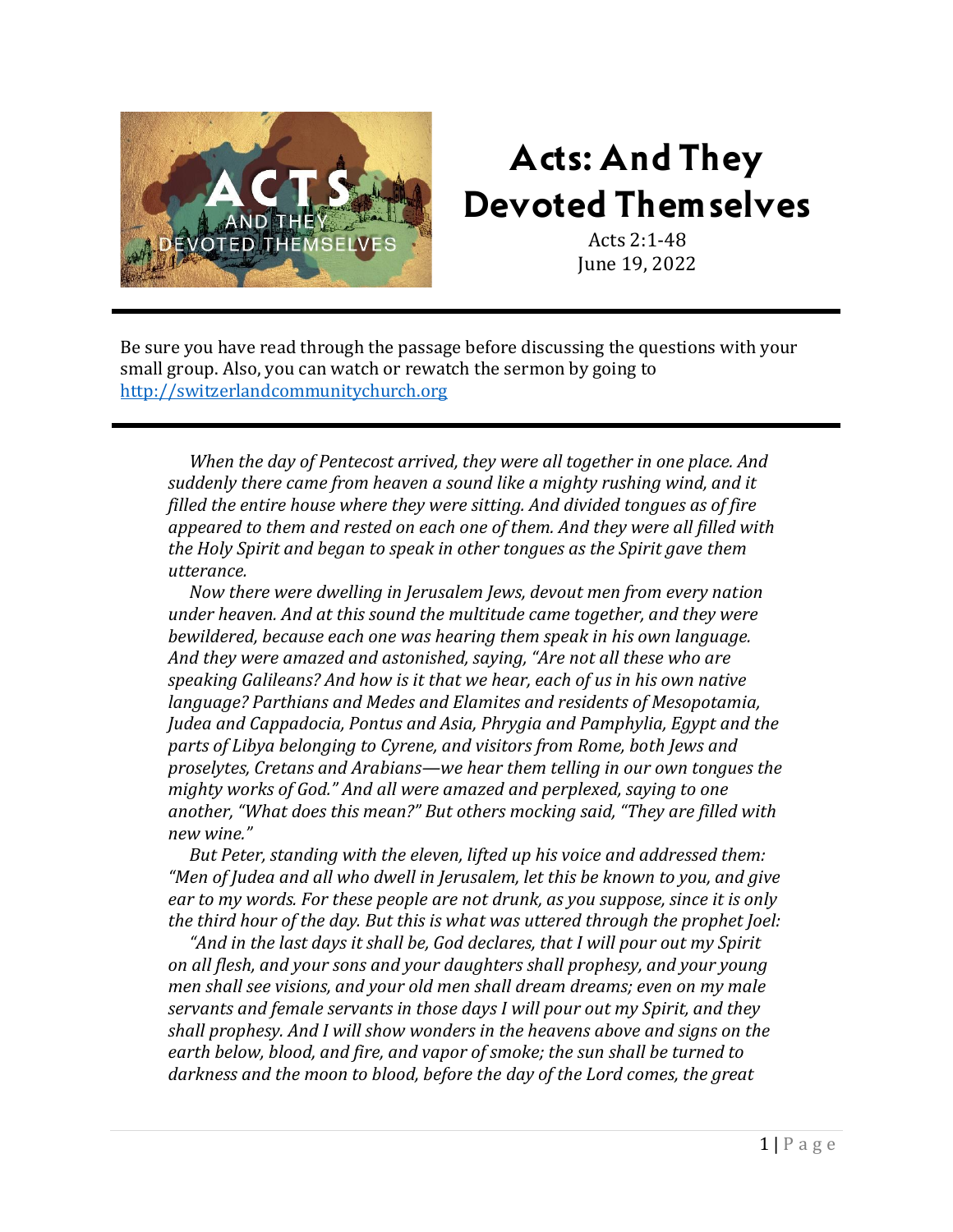*and magnificent day. And it shall come to pass that everyone who calls upon the name of the Lord shall be saved.* 

*"Men of Israel, hear these words: Jesus of Nazareth, a man attested to you by God with mighty works and wonders and signs that God did through him in your midst, as you yourselves know— this Jesus, delivered up according to the definite plan and foreknowledge of God, you crucified and killed by the hands of*  lawless men. God raised him up, loosing the pangs of death, because it was not *possible for him to be held by it. For David says concerning him,* 

*"'I saw the Lord always before me, for he is at my right hand that I may not be shaken; therefore my heart was glad, and my tongue rejoiced; my flesh also will dwell in hope. For you will not abandon my soul to Hades, or let your Holy One see corruption. You have made known to me the paths of life; you will make me full of gladness with your presence.'*

*"Brothers, I may say to you with confidence about the patriarch David that he both died and was buried, and his tomb is with us to this day. Being therefore a prophet, and knowing that God had sworn with an oath to him that he would set one of his descendants on his throne, he foresaw and spoke about the resurrection of the Christ, that he was not abandoned to Hades, nor did his flesh see corruption. This Jesus God raised up, and of that we all are witnesses. Being therefore exalted at the right hand of God, and having received from the Father the promise of the Holy Spirit, he has poured out this that you yourselves are seeing and hearing. For David did not ascend into the heavens, but he himself says,* 

*"'The Lord said to my Lord, "Sit at my right hand, until I make your enemies your footstool."'*

*Let all the house of Israel therefore know for certain that God has made him both Lord and Christ, this Jesus whom you crucified."* 

*Now when they heard this they were cut to the heart, and said to Peter and the rest of the apostles, "Brothers, what shall we do?" And Peter said to them, "Repent and be baptized every one of you in the name of Jesus Christ for the forgiveness of your sins, and you will receive the gift of the Holy Spirit. For the promise is for you and for your children and for all who are far off, everyone whom the Lord our God calls to himself." And with many other words he bore witness and continued to exhort them, saying, "Save yourselves from this crooked generation." So those who received his word were baptized, and there were added that day about three thousand souls.* 

*And they devoted themselves to the apostles' teaching and the fellowship, to the breaking of bread and the prayers. And awe came upon every soul, and many wonders and signs were being done through the apostles. And all who believed were together and had all things in common. And they were selling their possessions and belongings and distributing the proceeds to all, as any had need. And day by day, attending the temple together and breaking bread in their homes, they received their food with glad and generous hearts, praising God and having favor with all the people. And the Lord added to their number day by day those who were being saved.* 

*Acts 2:14-47, ESV*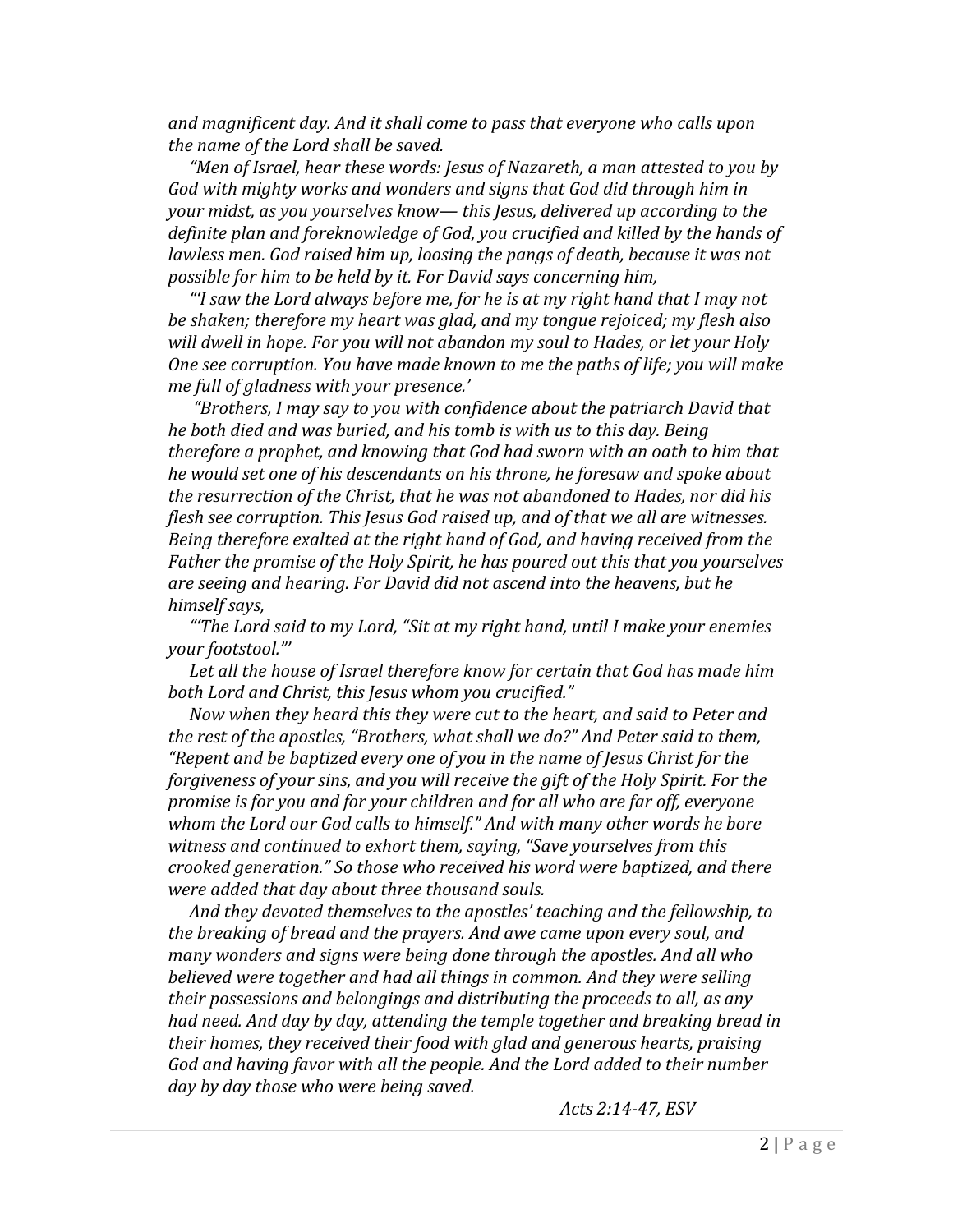# And They Devoted Themselves

*The indwelling of the Spirit is rooted in the Gospel of Jesus Christ crucified which transforms and changes those who repent to be more like Him!*

Acts chapter 2 sees one of the most iconic and memorable parts of the birth of the church. Jesus had told the disciples to stay in Jerusalem until they experience the filling of the Holy Spirit. The moment, primarily in the first part of Acts 2, is what has become known as Pentecost. This term just means 50 days after Passover and it coincided with the Jewish Feast of Weeks. During this time, people would bring their first fruits, or first reaping of the harvest in dedication to God. The first and the best of what we have is given to God knowing that all that is good came from God anyway.

On the day of Pentecost, the Spirit of God fell upon the disciples and all who were staying together and they began to speak. During the Feast of Weeks, many Jews not just from Jerusalem but from Judea, Samaria, and the ends of the earth would have come to the temple to present their first fruits. But then, the Spirit of God fell and the men of God began to speak in tongues, or languages not their own. And each person in a crowded town with people from all over the world began to hear the Gospel and the glories of God in their own language. God met them where they were at and revealed Himself to them in order to draw them to Himself.

Yet, Pentecost is one of those days that everyone seems to have an opinion of some kind as to what they want it to be about. While the momentary gift of tongues during this point is absolutely important, it misses the overall purpose of the gift. The temptation we frequently experience is to attempt to make scripture about us and about giving us things. This is not only not true, but it would be a burden of the center of all creation revolved around us. We cannot save people, only God can save people. It is only by the Spirit within us that people can receive the witness of God to the world repent and believe in Him.

The indwelling of the Spirit is rooted in the Gospel of Jesus Christ crucified which transforms and changes those who repent to be more like Him!

#### Jesus Christ and Him Crucified

- *Acts 2:22-24 Men of Israel, hear these words: Jesus of Nazareth, a man attested to you by God with mighty works and wonders and signs that God did through him in your midst, as you yourselves know— this Jesus, delivered up according to the definite plan and foreknowledge of God, you crucified and killed by the hands of lawless men. God raised him up, loosing the pangs of death, because it was not possible for him to be held by it.*
- Jesus Christ crucified is the foundation for the Gospel and for our faith.
- The role of the Spirit within a person and the gifts of the Spirit are not to draw attention to oneself but rather to draw attention to Jesus Christ crucified.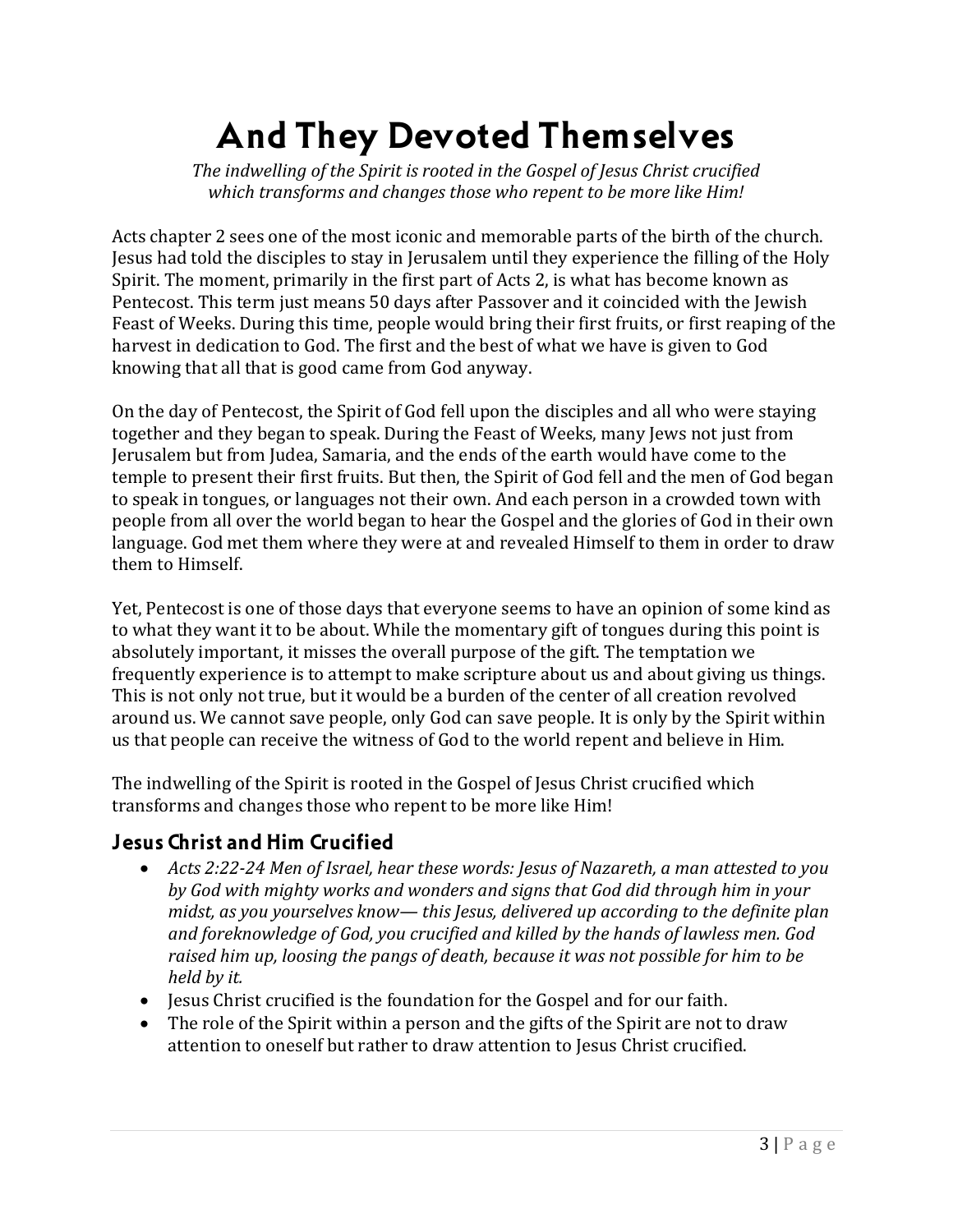- $\circ$  The best news I can give you is that the bible is not about you. You are not the focus. You do not uphold the universe. You do not bring people from death to life.
- o Furthermore, we can focus on what we receive as far as gifts are concerned that we neglect the greatest gift we can could have ever possibly obtained.
- o We like to read the passages in Ephesians, 1 Corinthians, and Romans and figure out what giftings we have been given. The purpose of these gifts though is that they would become a witness to the power of God to transform and renew a person to right relationship with God.
- $\circ$  The gifts of the Spirit are not party tricks but gifts given for a time to build up the church and confess the Lordship of Jesus Christ over all the world.
- The foundational truth of the Gospel is that Jesus Christ died on the cross a sinners death, for our sake.
- The Father is eternally unbegotten. The Son is eternally sent by the Father. The Spirit is eternally given by the Son.
	- o The fullness of God works in and through the believer to proclaim His glory.
- *Romans 6:23 For the wages of sin is death, but the free gift of God is eternal life in Christ Jesus our Lord.*
- The issue is sin is far greater than anything any of us thing it is. It separates us from the source of life, God Himself. Furthermore, Jesus brutal death on the cross is caused by us. Because of our sin, blood must me spilled.
	- o We cannot continually seek to distance ourselves from the effects of our immediate sin. One thing you see as people sin is they use this depersonalizing language. I messed up. It was just one time. I was just tempted.
	- o We need to confront the reality and the depth of our depravity for what it is.
	- o Unless we turn to Jesus, no amount of being "good enough" will pay the debt we owe from our sin.
	- o Its not just bad decisions, it's a heart that has rebelled against God.
- For some of us, that is where we are. We are aware of our sin and know that without Jesus Christ, we will forever experience the wrath of God in hell. We know that no matter how hard we try, we need a Savior. And the Spirit stirs within us to know our need as He reveals Himself to us.

### Cut To The Heart

- *Acts 2:37-38 Now when they heard this they were cut to the heart, and said to Peter and the rest of the apostles, "Brothers, what shall we do?" And Peter said to them, "Repent and be baptized every one of you in the name of Jesus Christ for the forgiveness of your sins, and you will receive the gift of the Holy Spirit.*
- When the people heard the people of God proclaiming the Gospel in their language and hearing the sermon of Peter, the people who heard them were confronted with both a problem and a solution.
	- o The miraculous telling of their Gospel in their own language could only have been accomplished by the hand of God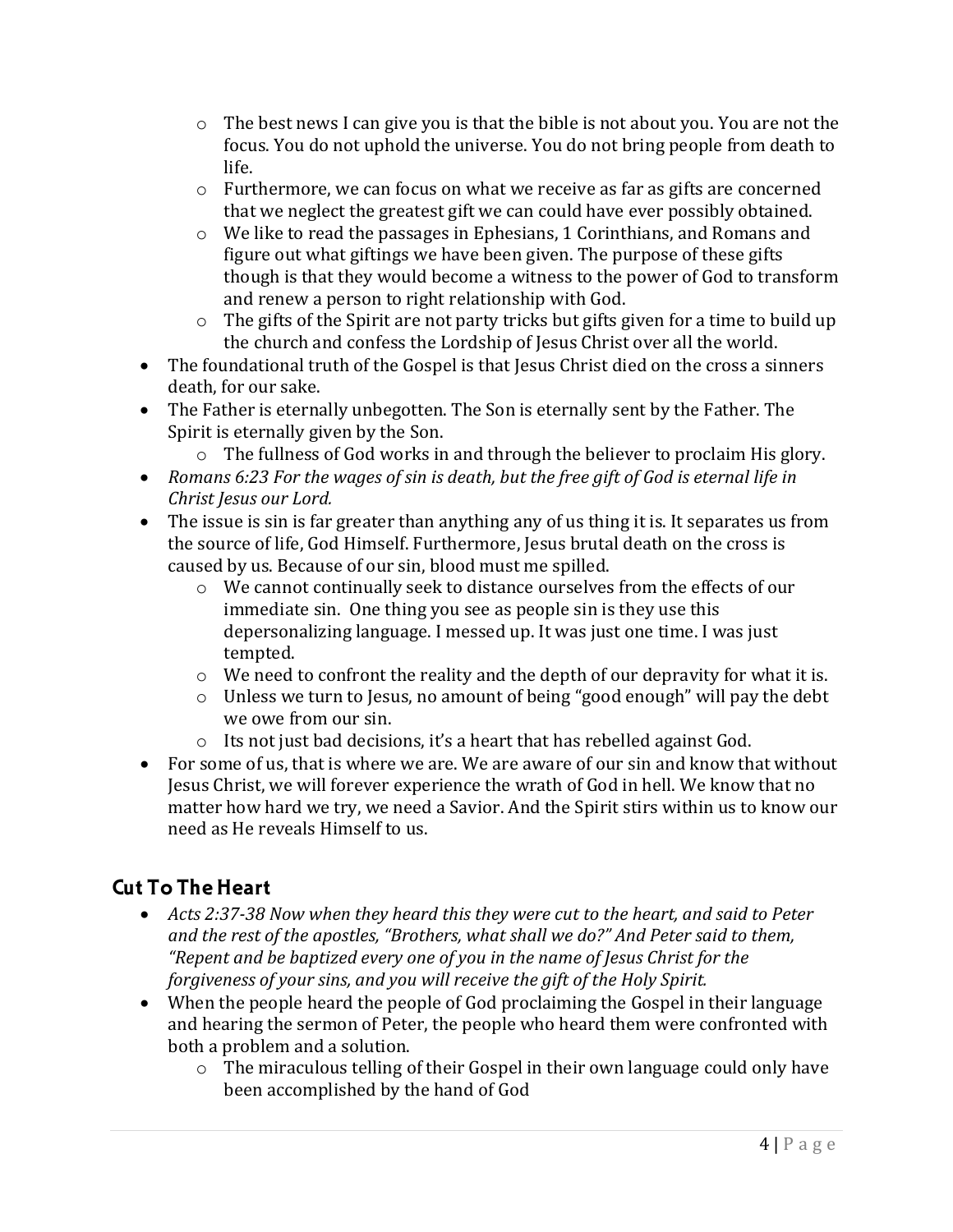- $\circ$  The disciples at this point, were not the most book learned people. They had been a simple people who would have obviously been from Galilee, a place not known for its sophistication.
- o Yet, here was this group of people speaking in all kinds of languages with tongues of fire above their heads.
- o Everyone, having come from all over the world, heard the Gospel in their own language.
- o They were cut to the heart. It went further than just a theological knowledge and understanding and their heart had been convicted through the Spirit at work in them.
- The Gospel became personal to them through the context of meeting the people where they were at and where they were from. This is the incarnational ministry of Jesus Christ.
	- o Rather than expecting people to realize their need and ask Jesus to forgive their sins, Jesus came first, He loved first, and He called to His people first, who were dead in their sins.
- There is no such thing as "too far gone" for Jesus Christ. Christ died knowing full well the depth of your sin and depravity. He died while you were in rebellion against Him, knowing that without Jesus you would die. So Jesus made a way where there was no way.
- Like the people who came before, we have to wrestle with what we do with a God who took on flesh and came to be with us.
- Our response is to repent and believe that Jesus Christ is Lord and Savior. To dedicate your life to following Him and turning away from the sin that so easily ensnares.
	- o *Romans 10:9-10 If you confess with your mouth that Jesus is Lord and believe in your heart that God raised him from the dead, you will be saved. For with the heart one believes and is justified, and with the mouth one confesses and is saved.*
	- $\circ$  There is no cleaning yourself up in order to be saved. God and God alone saves.
- Some of us are here in this stage. We feel the tug of the Spirit on our hearts and the message is clear, repent and turn to Jesus. Turn from death and take the gift of life that comes from Jesus Christ.

#### And They Devoted Themselves

- *Acts 2:42-44 And they devoted themselves to the apostles' teaching and the fellowship, to the breaking of bread and the prayers. And awe came upon every soul, and many wonders and signs were being done through the apostles. And all who believed were together and had all things in common.*
- Through the baptism of the Holy Spirit, we are marked for an inheritance for all eternity.
- We cannot experience this type of baptism and not be radically changed from the inside out.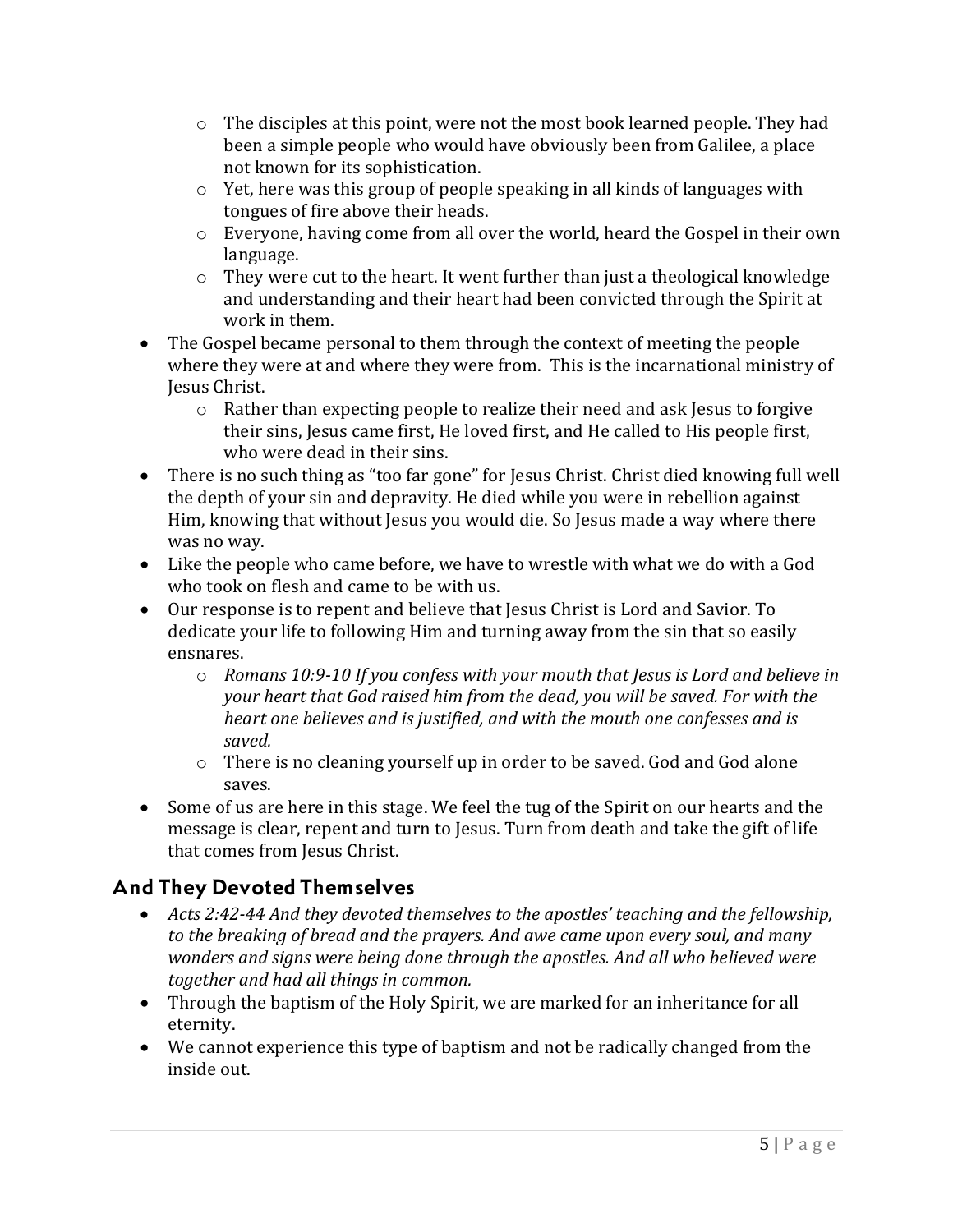- There is a new life that comes from the Baptism of the Holy Spirit. We become aware of the sin that kept us in Spiritual bondage and returning to it becomes much harder. We understanding the inconsistency of the following the flesh after become alive by the Spirit within us.
- Christianity, though, is not just a lack of a negative but the greatest joy of affirming a positive. We have a new life that, while it may look different than the world around us, we know is far better than anything we could ask for.
- *Galatians 2:20 I have been crucified with Christ. It is no longer I who live, but Christ who lives in me. And the life I now live in the flesh I live by faith in the Son of God, who loved me and gave himself for me.*
- Teachings of the Apostles
	- o In short, the people of God studied His word and the teaching of the apostles who walked and talked with Jesus. They delved into the revealed mysteries of God.
	- o Devotion to the teaching of the apostles in our modern day looks like intentionally engaging in studying the scriptures, seeking qualified teaching, and learning theology.
	- o Theology should not be a scary word or just something done by the academics. We all have the opportunity and ability to learn and study who God is and what He is doing in this world by engaging with God's selfrevelation of Himself to us for His glory and to our benefit.
- The Fellowship
	- o Koinonia is the notion of a shared life. Those who trusted in Him put themselves out there is mutual accountability with one another for the sake of lifting one another up.
	- o The people had access to one another's life. There was a shared intimacy of living with one another, sharing in each other's needs, sharing in each other's victories. Mourning with one another and rejoicing with one another.
- Breaking of Bread
	- o The breaking of bread is not just a shared meal. It is the participating in communion with one another. It's a remembrance of the sacrifice of Jesus Christ so that we might be free
	- o We live dedicated to a New Covenant standard knowing that we have been freed from sin by the blood of Jesus Christ shed on the cross.
- Prayer
	- o Finally, to prayer. We devote ourselves to spending time with God, pouring our heart out to Him and allow Him to speak.
	- o Our life devoted to prayer looks like prioritizing our time with God rather than attempting to give God the scraps of our day when we get to it.

The Holy Spirit's work is founded on the Gospel of Jesus Christ and His works point people to witness to Jesus Christ in our life. We repent from our previous way of life and by the Spirit are empowered to live a life dedicated to following after Jesus Christ. By His grace we are saved. By His Spirit we are strengthened so that the world would know Him as they see us fully consumed by the love and grace of God.